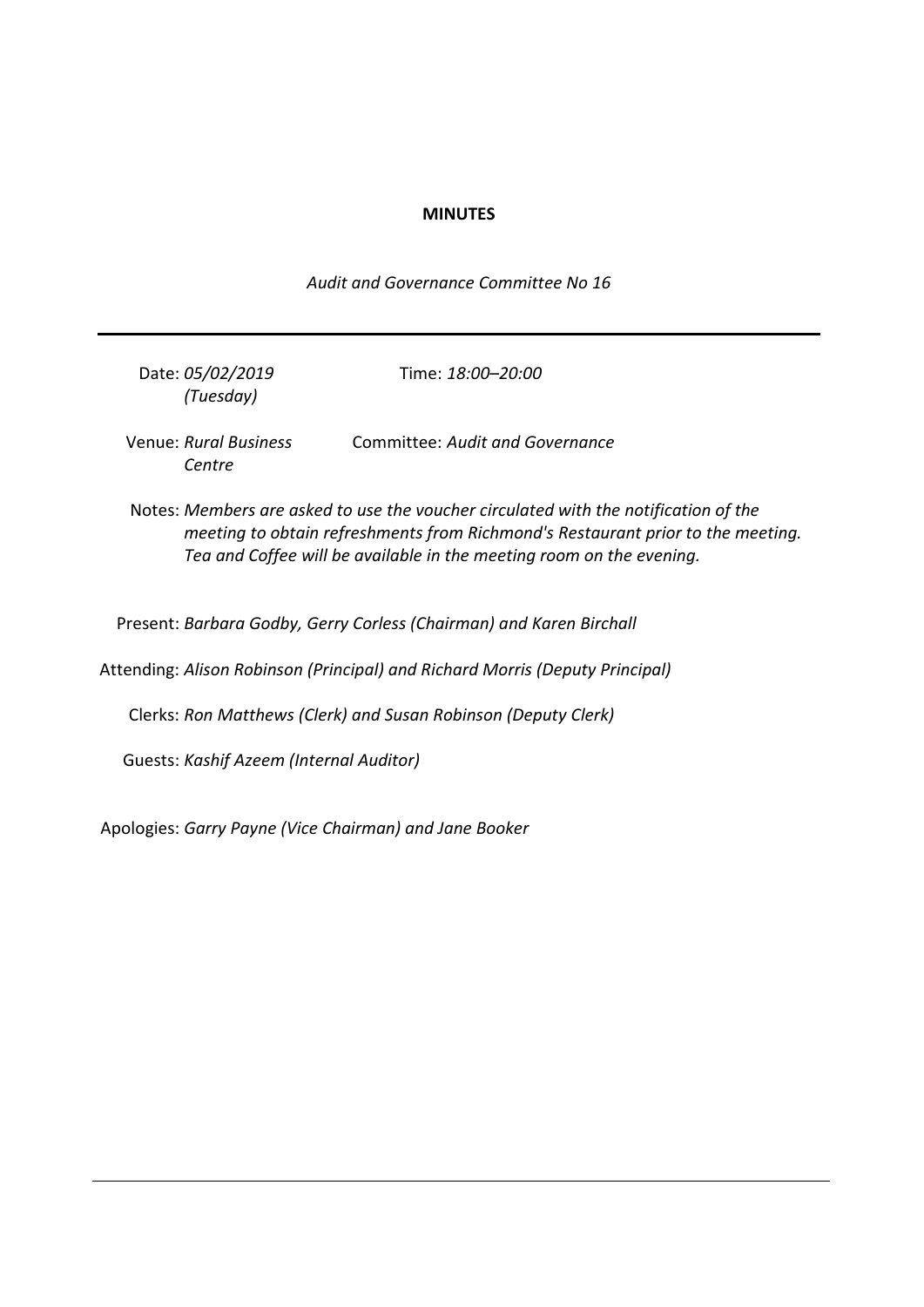### *Public* Minutes

Item number: Item description:

#### **01.19** *Attendance of College Management Staff and Internal Auditors*

*Decision*

Section 8.1 of the current Constitution and Terms of Reference for the Audit and Governance Committee states "the Principal or any other senior manager who is responsible for the College's internal control and a representative of the Internal Auditors shall normally attend meetings at the invitation of the Committee and the Committee shall have the power to invite such other persons to attend meetings as may be desirable or necessary."

Members welcomed Barbara Godby to her first meeting as a full Board member following her time as a co-opted Committee member. Karen Birchall had recently been appointed to the Board and was welcomed to her first meeting of the Audit & Governance Committee.

### **Resolved:**

**That College Management staff and the Internal Audit representative, Kashif Azeem attend the meeting.**

#### **02.19** *Apologies for Absence*

*Record*

Apologies were received from Jane Booker and Garry Payne.

#### **02.19** *Declarations of Interest*

*Record*

There were no declarations of interest made in respect of the items on the public agenda.

#### **03.19** *Internal Audit Reports*

*Decision*

At the meeting, the agenda was rescheduled with item 10.19, 'ESFA Financial Audit - November 2018' being taken after item 4.19, 'Declarations of Interest'. The agenda then reverted to its published order.

Audit & Governance Committee gave consideration to the reports.

# **General Data Protection Legislation (GDPR)**

The audit followed up on actions from GDPR and Cyber Security reports.

In October 2017, the Internal Auditors had undertaken an audit of the College's preparations to meet the requirements for the General Data Protection Regulations which would become law in May 2018. The audit had formed the basis of the action plan for the GDPR Project Group, *minute 5.18*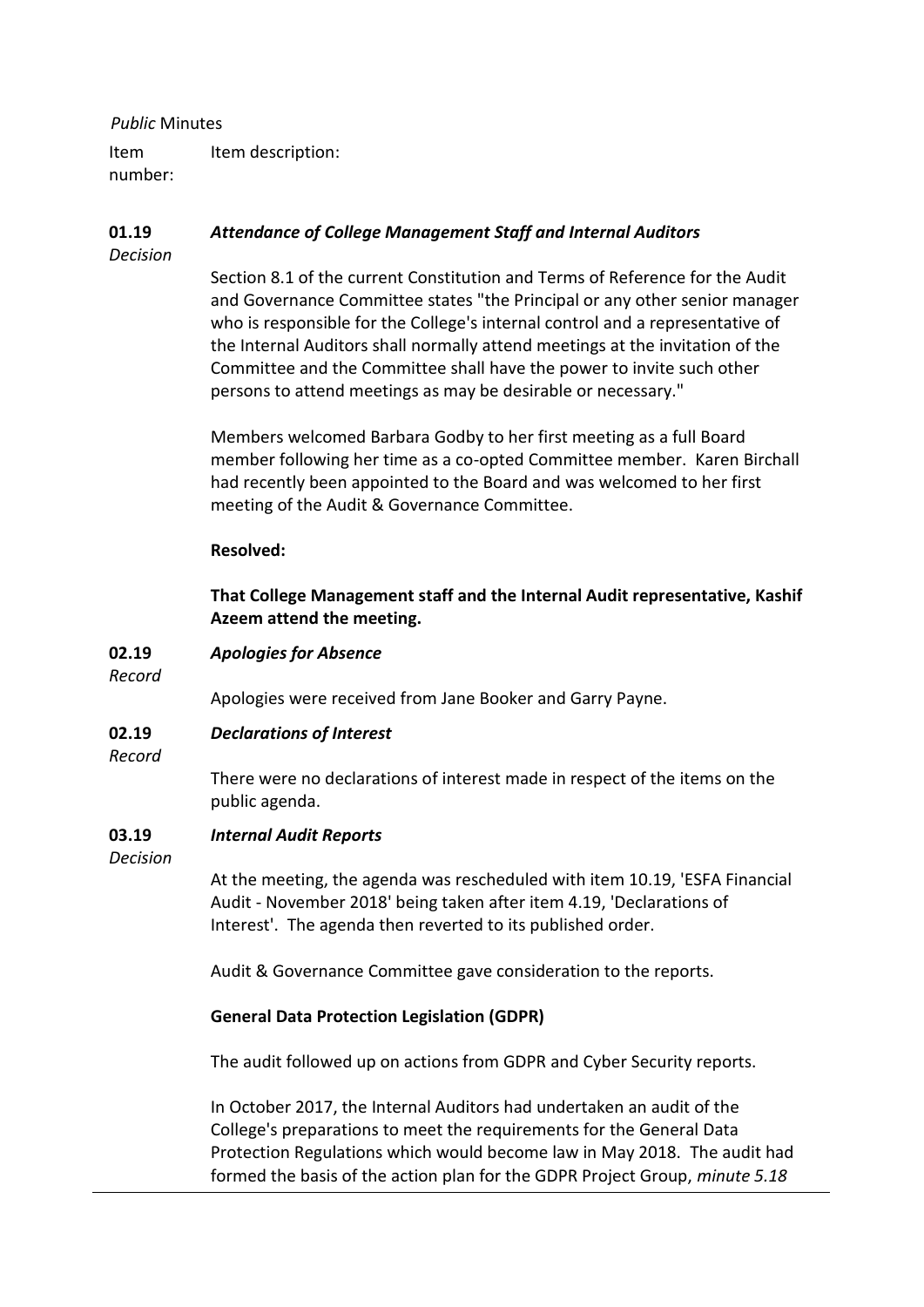*refers.* In October 2018, members noted good progress on the actions, *Audit & Governance minute 49.18* refers.

Of the 14 actions five were not yet fully implemented.

# **Third Parties**

A third party register was in place and agreements continued to be added There were challenges with some organisations that the College has dealings with in terms of receipt of information to ensure compliance. The College was pushing ahead in liaising with these organisations and was insistent on compliance to the point of some arrangements having had to cease.

# **Data Storage and Retention**

Members noted that data protection and data storage and retention policies guided processes. In addition, a Data Protection Impact Assessment template was available on the Staff Intranet.

**Policies -** Relevant Policies would be updated to include the 72 hour notification time limit in informing the Information Commissioner's Office of a breach and detail of penalties. An updated Data Protection Policy & Procedure would be submitted to the Corporation for approval.

# **GDPR Training**

Training has been put in place though some staff still had to complete this. It was being added as part of the staff induction process to capture new staff. **Information Asset Registers -** The register would be amended to ensure that, 'Article 9 Condition for processing' was clearly shown. This related to whether data was sensitive or not.

# **Internal Audit Progress Report.**

The report provided an update on progress against the Internal Audit Plan for 2018 / 19.

Two assignments had been completed, Procurement Framework Advisory Review and GDPR Review. The Procurement Audit had been added to the programme following a recommendation from the Finance & Resources Committee. Audits on Apprenticeships and the Safeguarding Framework would be carried out later in the year. Audits on FE Students Health & Safety whilst conducting Work Experience and the Follow Up would be carried out in March 2019.

There were 4 uncategorised recommendations not yet fully implemented for the GDPR assignment from the review in February 2018 and 12 uncategorised considerations for management from the Procurement Framework Advisory Review.

# **Resolved:**

**That the Internal Audit Reports be received.**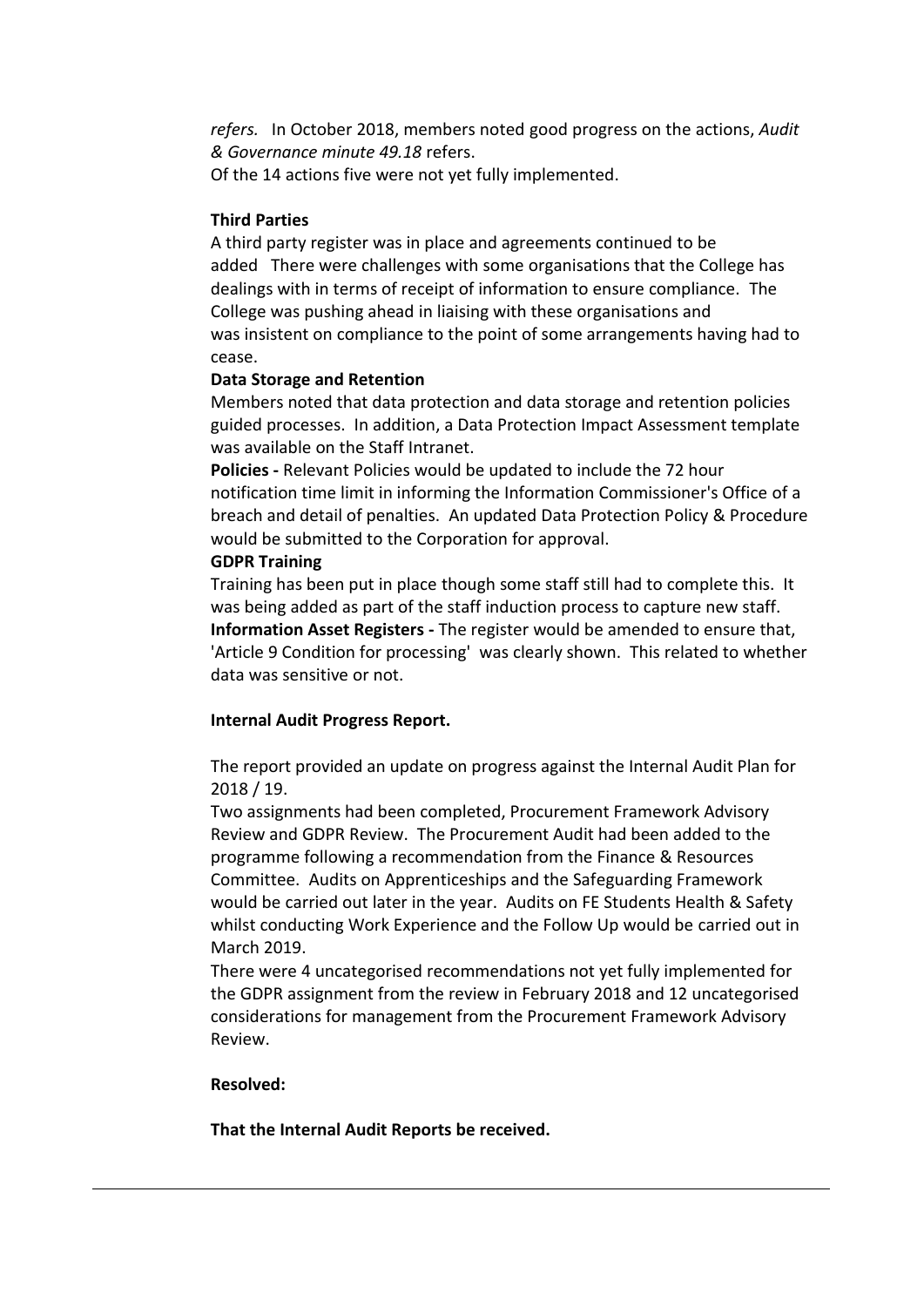#### **03.19** *Public Minutes of Previous Meeting*

*Decision*

The public and confidential minutes of Audit and Governance meeting number 15 held on Tuesday 6 November 2018, published on the extranet were signed and agreed as a true and accurate record of the meeting.

#### **04.19** *Internal Audit Progress Report and Summary Report*

*Decision*

Audit & Governance Committee considered the progress made in respect of the issues raised in the internal audit reports detailed in the College Progress Report and College Summary Report which showed that 15 actions were implemented, 3 actions were outstanding and 6 were ongoing.

From 2017 /18 of 21 actions 15 (71%) had been implemented and 6 (29%) were ongoing.

In addition, there were 3 Outstanding actions from the General Data Protection Audit held in January 2019.

Members commented on the detail in the progress report for various actions and received an explanation for the reschedule of timings around emergency procedure testing, which they fully accepted.

Audit & Governance Committee expressed satisfaction with progress made.

# **Resolved:**

# **That the Internal Audit Progress and Summary Reports be received.**

#### **05.19** *Strategic Risk Register*

*Decision*

Audit and Governance Committee gave consideration to the Strategic & Governance Risk Report for 2018/2019 as presented by the Deputy Principal, Finance and Corporate Services. Their deliberations were aided through reference to the risk appetite statement, risk assessment framework and risk heat map.

Risks were referenced to the College's strategic objectives, scored using a 5x5 matrix and scored according to pre mitigation actions, 'inherent' and post mitigation actions, 'residual'. Changes were summarised.

The risk registers for strategic risks, Governance and Cross College risks were presented for review. Two new risks had been identified and added to the register:

1e, 'Breakdown of Myerscough UCLAN Partnership'.

5g, 'Failure to meet ongoing conditions of registration for Office for Students'.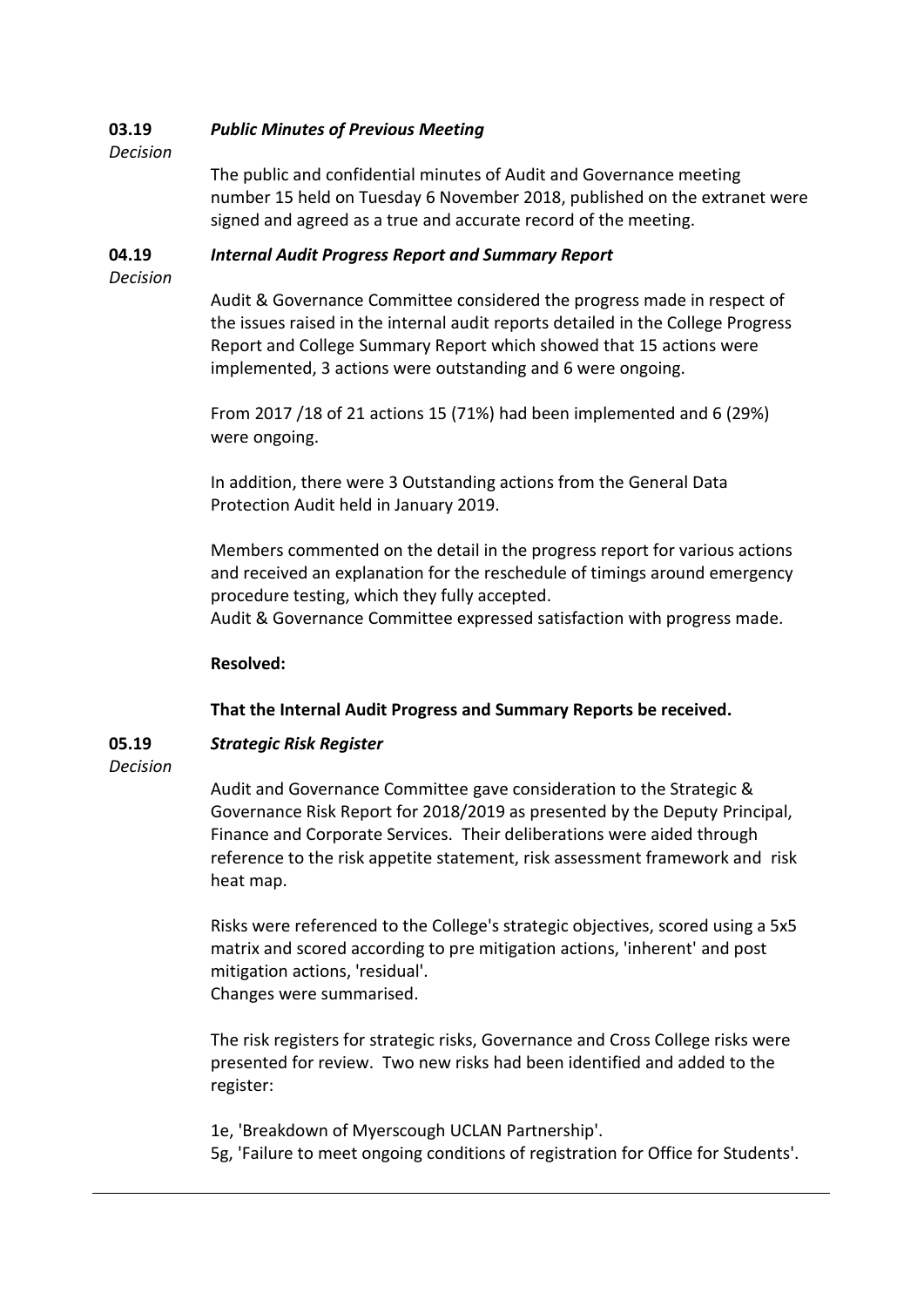These risks recognise the importance of higher education within the College strategy.

The Office for Students has considerably greater regulatory powers than the previous body, the Higher Education Funding Council (HEFCE).

### Other changes:

Risk 1a 'Adverse effect of changes in Government Policy for FE and HE'. The residual risk had increased from 12 to 16 concerning an accounting change to student loans which could heighten the risk to post 18 funding.

Risk 5d 'Failure to monitor financial viability of the College'. The residual risk has increased from 8 to 10

Members commented on BREXIT implications and received assurance that this matter and potential impact was actively discussed at senior level and considered alongside the running commentary from the Association of Colleges.

Members commented on an excellent report with information presented in a meaningful way to aid scrutiny.

### **Resolved:**

### **That the Strategic Risk register Report be received**

#### **06.19** *Data Returns Report*

*Information*

In compliance with the Financial Memorandum, Audit & Governance Committee gave consideration to the Data Returns report.

All submissions had been completed within time frames to the funding body. The return due for 6 February 2019 was ready to submit on time.

### **Resolved:**

### **That the Data Returns Report be received.**

#### **07.19** *Subcontracting Arrangements 2018/2019*

*Decision*

Audit & Governance Committee gave consideration to the report on the current level of Subcontracting for 2018 / 2019 which was issued to the Committee as prescribed by the funding body. The budget for this delivery had been approved by Corporation in July 2018. Monitoring of the various activities contributes to the Board's assurance framework.

The report provided detail of numbers enrolled, the funding value, success rates and the reasons for subcontracting the provision. Audit arrangements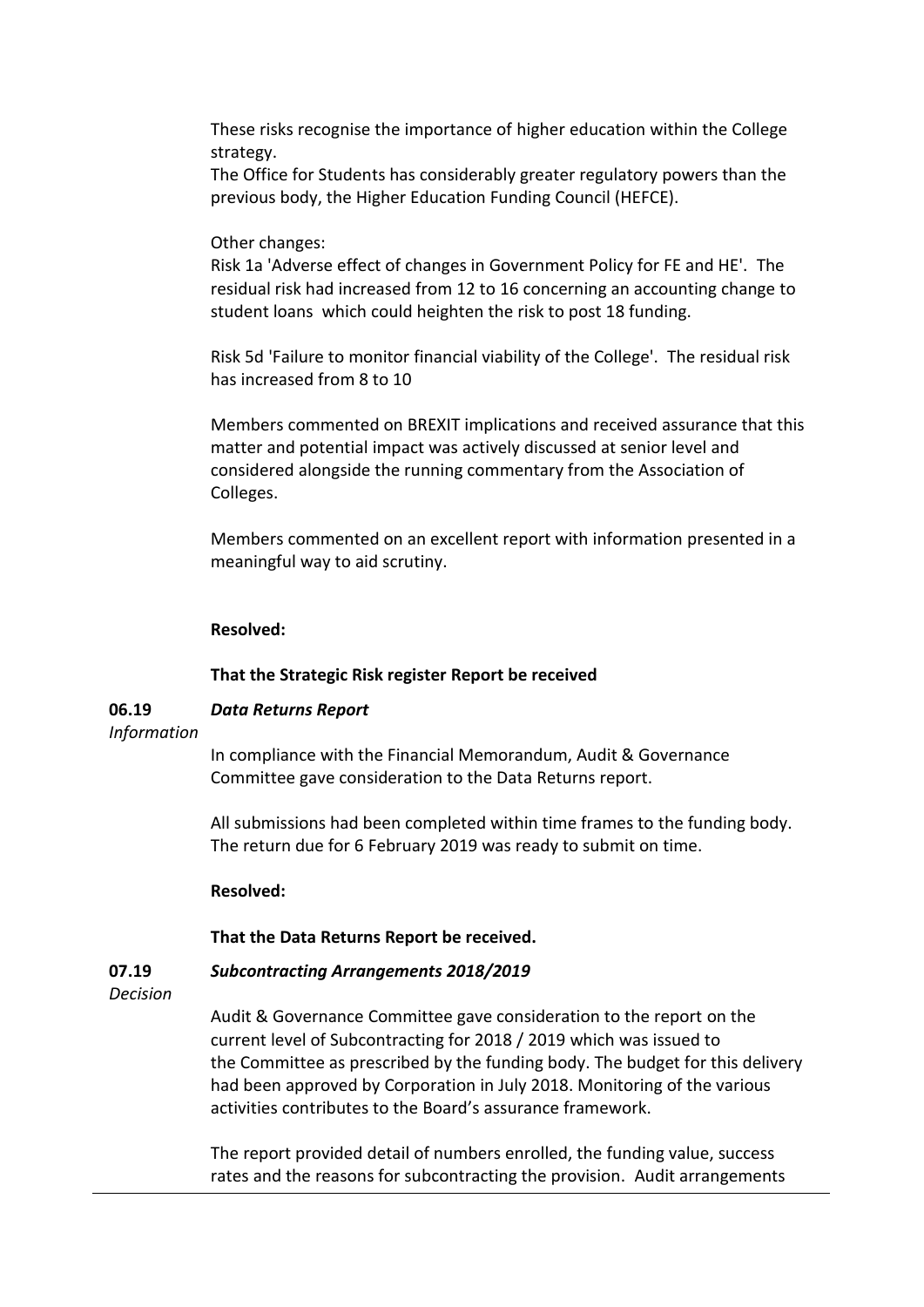ensured College complied with ESFA requirements regarding providers who subcontract to a value in excess of £100k funded provision. Members noted the subcontracted provision widened participation and served local community needs.

Members noted that arrangements with two of the providers for Veterinary Nursing would cease once current students had completed.

Members noted it was the College's intention to deliver the whole of the Adult Education Budget direct.

### **Resolved:**

# **That the Subcontractors Arrangements Report 2018 / 2019 be received.**

#### **08.19** *ESFA Financial Audit - November 2018*

*Information*

At the meeting, the agenda was rescheduled with this item 10.19, 'ESFA Financial Audit - November 2018' being taken after item 4.19, 'Declarations of Interest'. The agenda then reverted to its published order.

The report presented the audit opinion and recommendations arising from the ESFA's Provider Assurance Audit of Myerscough College. The College had been selected as part of the ESFA's annual random sample for 2017/18.

The audit covered:

- 16 to 19 Provision
- Learners funded by advanced loans
- 16 18 and adult apprenticeships
- ESF (European social fund) matched funding

The audit led to the reclaim of English and maths funding to apprentices of £39k and learning support funding for apprentices of £82k.

Members were aware of previous discussions around the audit and that the reclaim of funding had been included in the accounts for the financial year 2017/18 and 2018/19.

Members had also previously discussed this matter understanding that complexities around administration had typically caused issues with providers and to a greater financial impact than Myerscough. Audit & Governance Committee received further detail on this noting a hard line on the College's decisions to place students on level 1 maths or English rather than level

2. Whilst members were keen to see evidence of these matters being resolved they were assured of a good performance from the College in the audit taking into account the national perspective.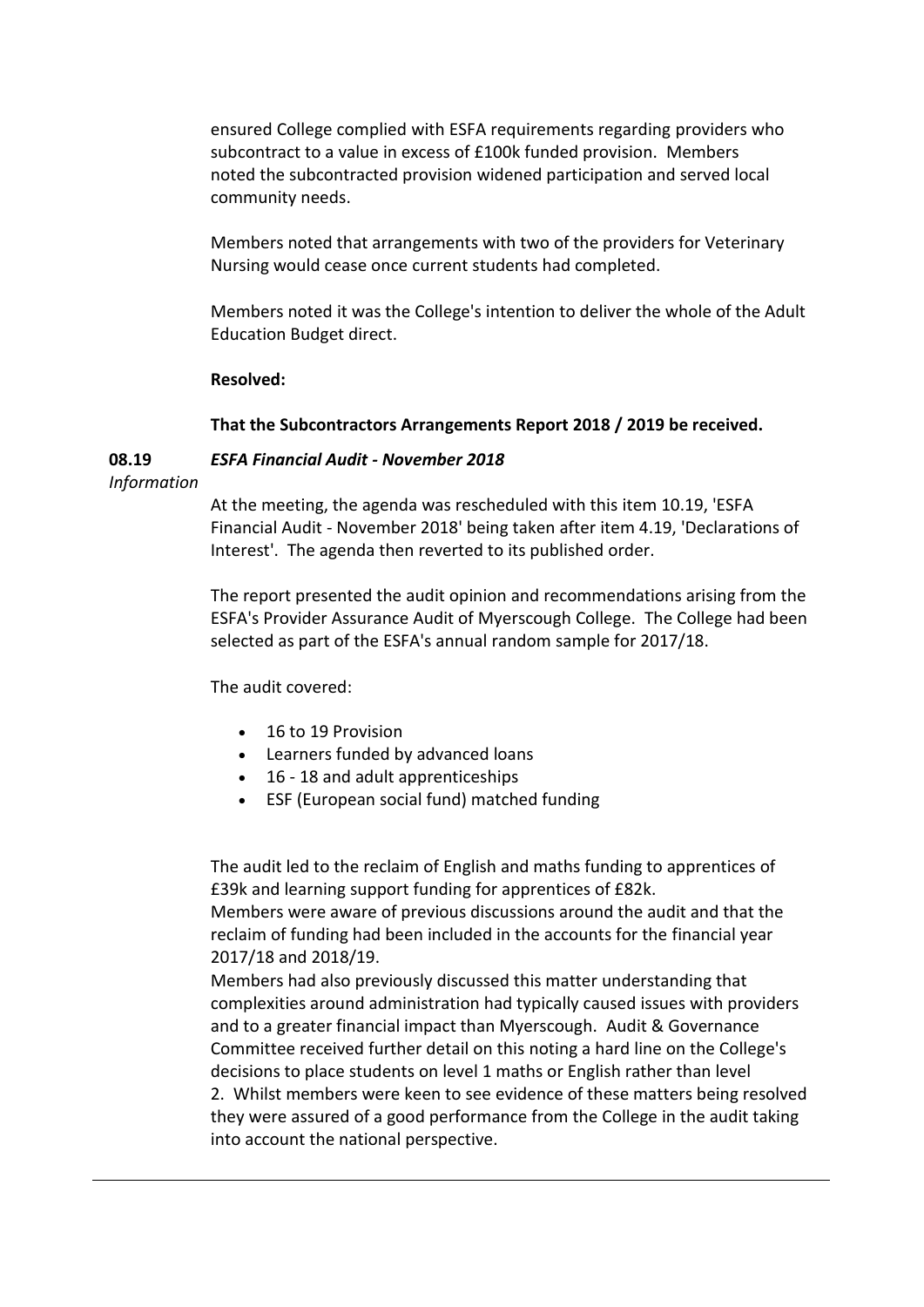A series of recommendations had been agreed. Of the 16 recommendations 5 had been completed and 11 were partially complete.

The outcome was overall positive, with the ESFA finding that the final funding claims 2017 / 18 as defined had, 'in all material effects been properly compiled in accordance with the ESFAs funding rules 2017 / 18'.

In response to questions it was noted that there was no requirement to report back to the ESFA.

### **Resolved:**

- 1. **That the ESFA Financial Audit be received.**
- 2. **That Audit & Governance monitor progress of outstanding recommendations until completion.**

#### **09.19** *Instrument and Articles of Government*

*Decision*

The Clerk updated the Committee on progress with the review of the Instrument and Articles of Government.

Members noted he had raised a query with Eversheds with regard to the inclusion of mention of academic freedoms even though this was covered in the College's Freedom of Speech Policy. This could result in updates to the policy.

The review would be completed by the June 2019 meeting to which a paper would be submitted with recommendations.

### **Resolved:**

**That the update on the Clerk's review of the Instrument and Articles of Government be received.**

#### **10.19** *The Colleges Senior Postholder Remuneration Code*

*Information*

The AoC document 'Colleges Senior Postholder Remuneration Code', the Appendix to the Code and a note on how the Code amends the Code of Good Governance was attached to the agenda. The Code of Good Governance had been adopted by the Corporation in July 2015. The Committee was asked to consider the amended Code and associated documents and make a recommendation to the Corporation.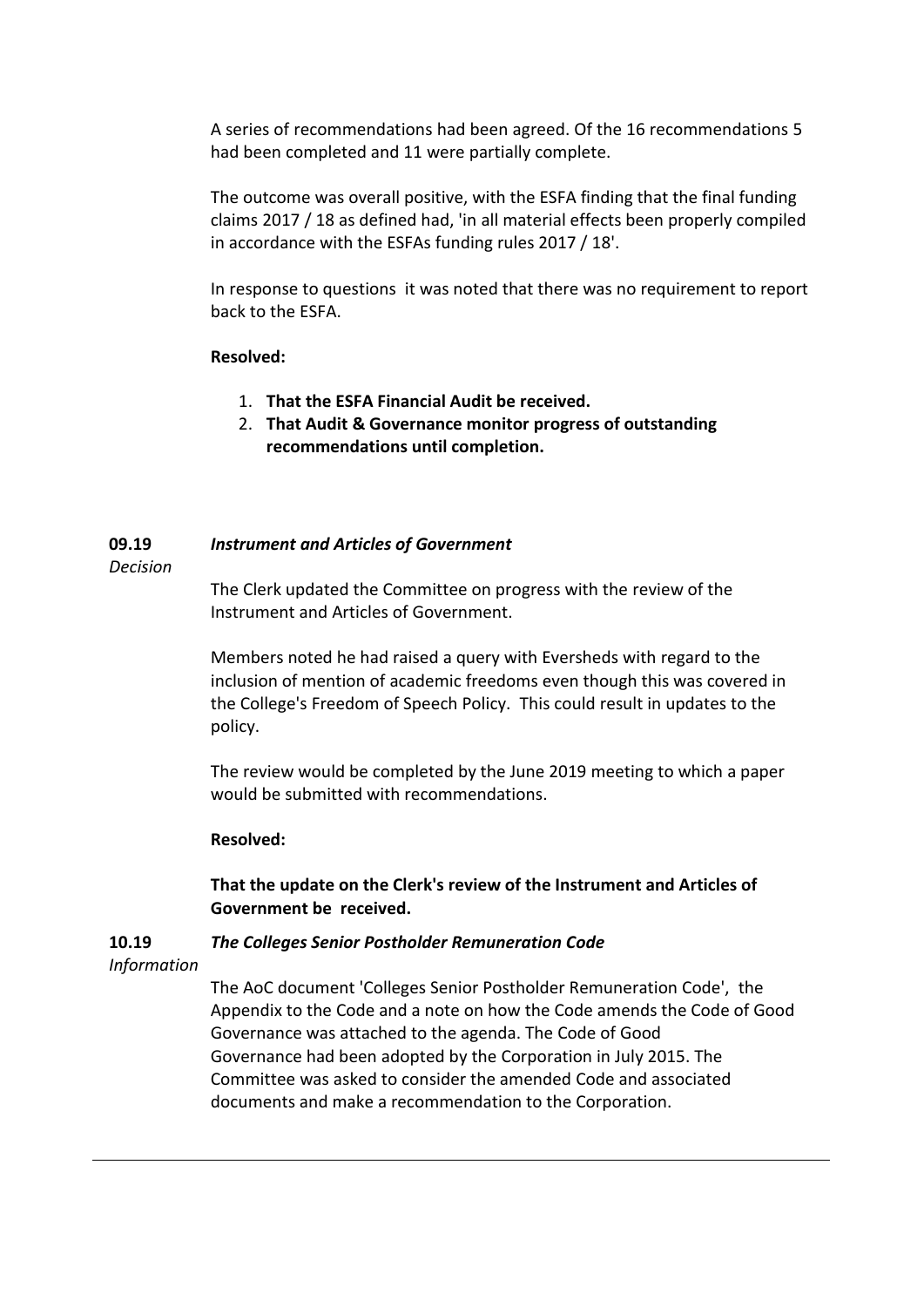# **AoC Code of Good Governance – Amendment, December 2018 Changes from:**

# **Remuneration of Senior Post Holders**

- The board must determine the pay and conditions of service of the principal, other Senior Post Holders and the clerk and may establish a remuneration committee to advise the board. Remuneration decisions should be informed by benchmarking data and by a recent performance appraisal.
- Where severance payments are under consideration, advice should be taken from the external auditor to ascertain the legitimacy of any proposed payment. The reports on matters to do with remuneration and severance should provide sufficient detail to enable the full board to satisfy itself that the recommendations and resulting decisions made have been compliant with its policies. In line with the funding agreement, the board must draw any payments to the attention of the college's regulatory auditors.

# **Changes To:**

# **Remuneration of Senior Post Holders**

- Colleges should adopt and must have due regard to the Colleges' Senior Post Holder Remuneration Code, December 2018.
- Where severance payments are under consideration, advice should be taken from the external auditor to ascertain the legitimacy of any proposed payment. The board should comply with the Colleges Senior Post Holder Remuneration Code in relation to severance payments. In line with the funding agreement, the board must draw any payments to the attention of the college's regulatory auditor.

Following due consideration

# **Resolved:**

# **That Corporation be recommended to approve the amended Code of Conduct following the adoption of the AoC's Colleges Senior Postholders Remuneration Code**.

#### **11.19** *Governance Quality Improvement Plan 2018/2019*

*Decision*

Audit and Governance Committee gave consideration to progress against the Governance Quality Improvement Plan for 2018/2019, which contained eight items.

Greater involvement of Governors in the activities of the College was graded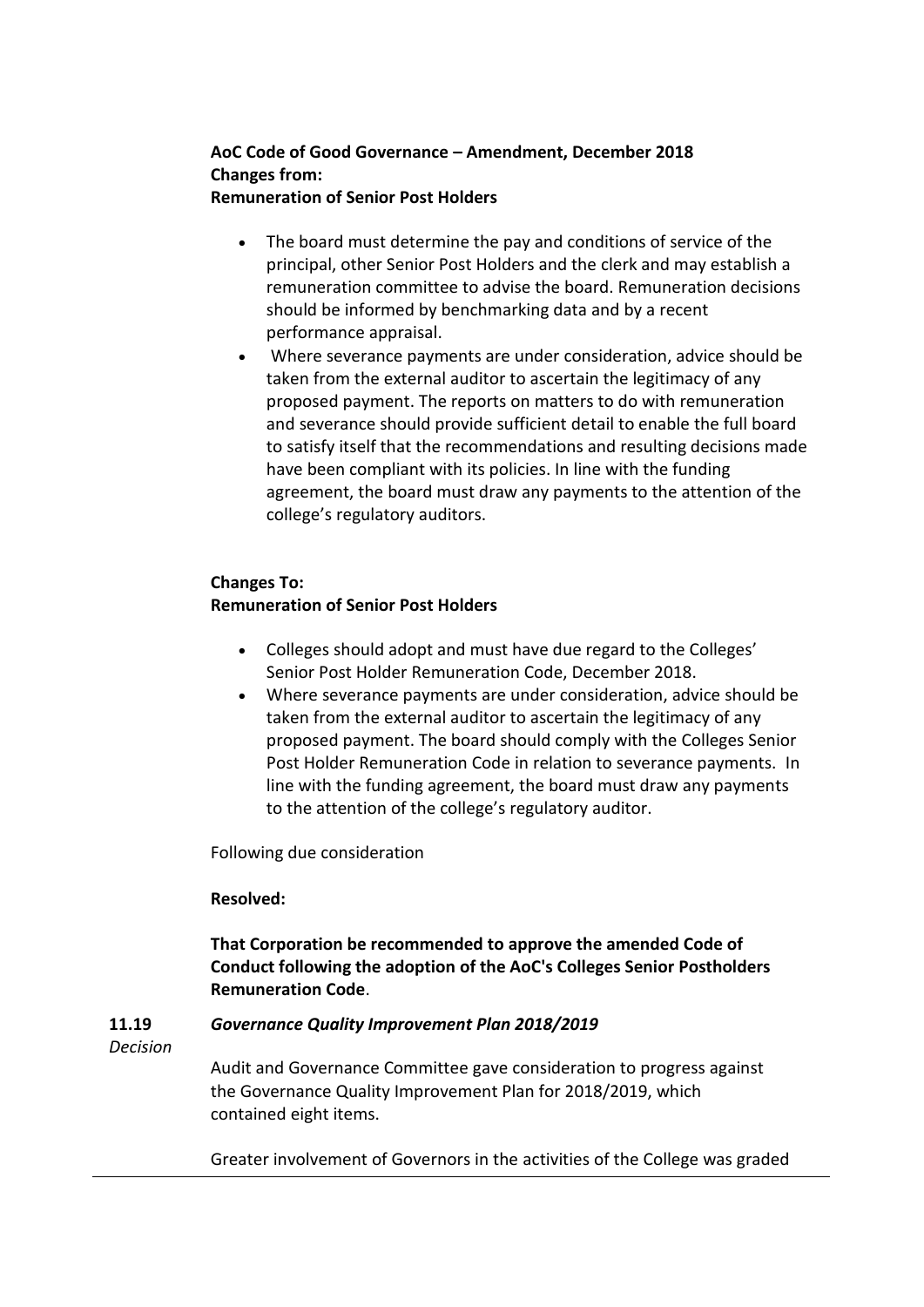as high priority.

Members recalled that to date two training sessions had been held this academic year and briefing sessions were arranged.

Members noted progress.

### **Resolved:**

### **That the Quality Improvement Plan update be received.**

#### **12.19** *Governor Vacancies*

*Decision*

The Clerk updated members with regard to appointing student governors, noting that the Office for Students required Colleges to have HE student representation on the Board. Two FE students had expressed interest and an interview process with the Vice Principal and Director of Student Support & Welfare was to be arranged. The Clerk would liaise with the Student Liaison Officer regarding an HE applicant.

Members expressed some urgency that student Governors be recruited and attend meetings as soon as possible.

The Clerk informed members that Richard Hughes, the Teaching Staff Governor had resigned part way through his term of office due to increasing demands on his spare time. The Clerk referred to his resignation letter in which he thanked the Board for the opportunity and wished it well. Members reflected on his excellent contributions and asked for their best wishes to be passed on.

The Teaching Staff vacancy had been advertised with the closing date for nominations being 12 February 2019. Should there be more than one nomination an election would be arranged.

# **Resolved:**

# **That the staff and student Governor Vacancies and progress to appoint be noted.**

#### **13.19** *Governor Training - Away Event 2019*

*Information*

**Away Event** - The Governor Away Event for 2019 was confirmed as Friday 29 March 2019.

Members gave consideration to the agenda. Matters proposed included T Level qualifications, Ofsted framework, The Augar review of post 18 education, Devolution of the adult training budget and Insolvency regulations. The agenda would be finalised by the Clerk, Chair and Vice Chair of